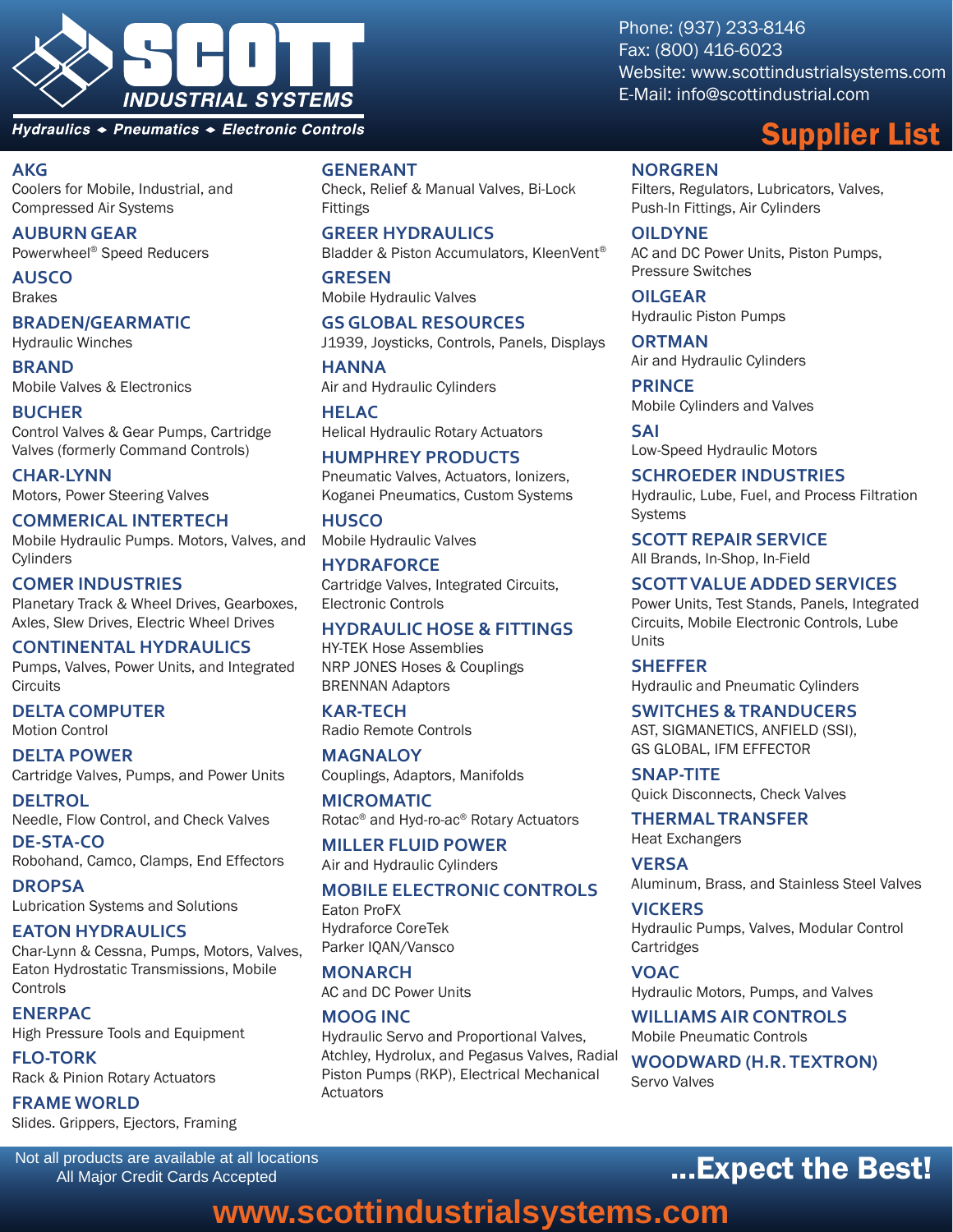

Hydraulics + Pneumatics + Electronic Controls

 $\frac{1000100}{1010240}$ 

Cov Scott

Display<br>Data

 $\begin{array}{|c|c|}\n\hline\n & 12345 \\
\hline\n\text{cos} & \text{cos} \\
\hline\n\text{product} & \text{cos} \\
\hline\n\text{cos} & \text{cos} \\
\hline\n\text{cos} & \text{cos} \\
\hline\n\end{array}$ 

design programming training support

simplifying Controls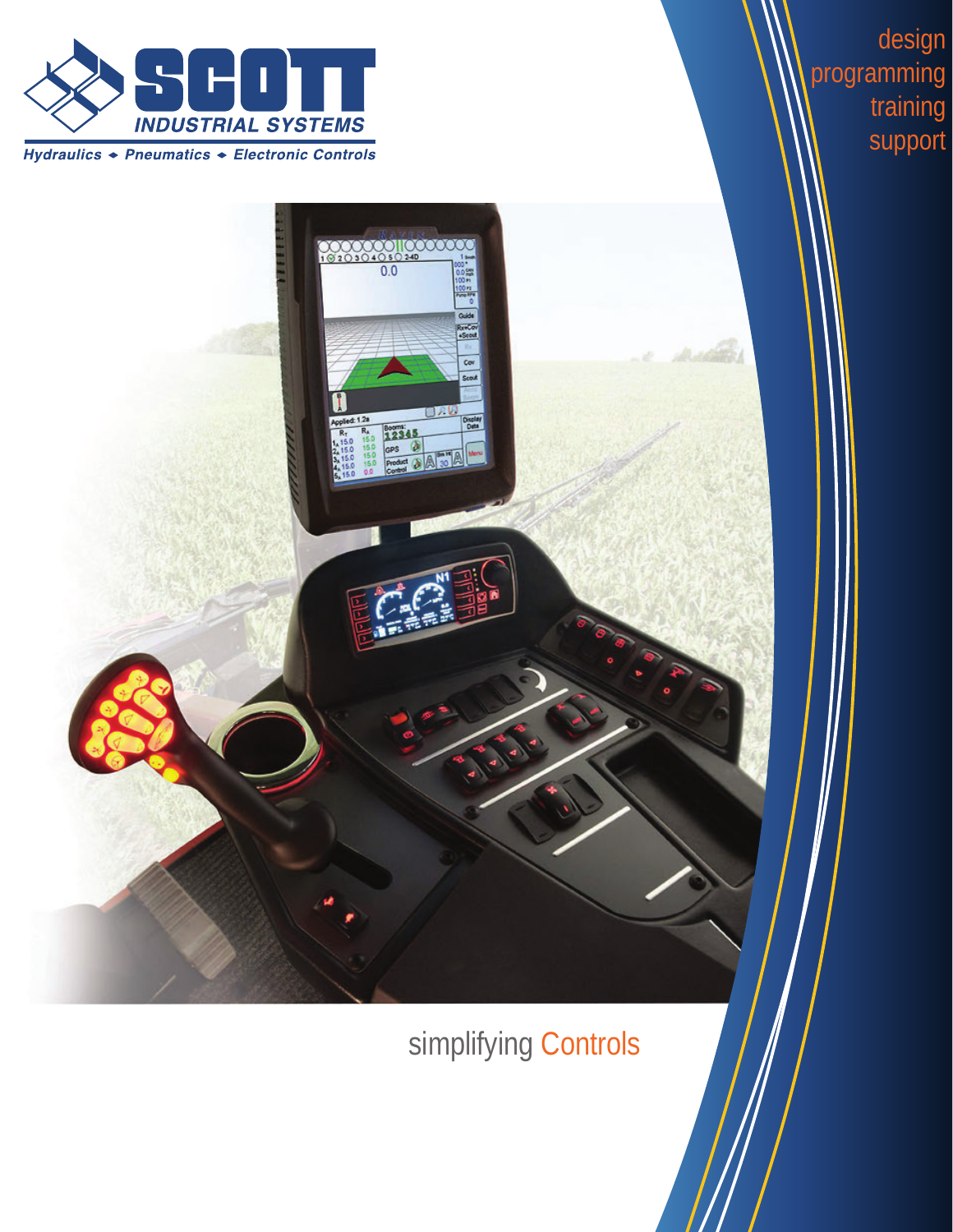# Technology at work for you



#### CONNECTING YOUR BUSINESS TO THE

Scott Industrial's Electronic Control Systems offers a complete array of system components for the most demanding applications. Displays, electronic control units, joysticks, switch panels, sensors, and accessory modules combined with your hydraulic systems provide total machine control.

# flexible solutions for your control needs

## CONTROL SOLUTIONS

- COMPLETE SYSTEM DESIGN
- J1939 OR CAN OPEN
- JOYSTICKS
- SWITCH PANELS
- SENSORS
- DISPLAYS
- TOTAL SYSTEM CONTROL

#### **DESIGN**

We will listen to your team to fully understand how you want your system to perform.

- Operator interface
- Safety
- Data logging
- Optimize hydraulic performance
- Integration of other functions to reduce controls and ease installation



#### SUPPORT

We document the control and hydraulic systems for you. We work with our engineering team and our supplier engineering teams to offer design ideas and after the sale technical support. Our products are supported by world wide service and support organizations.